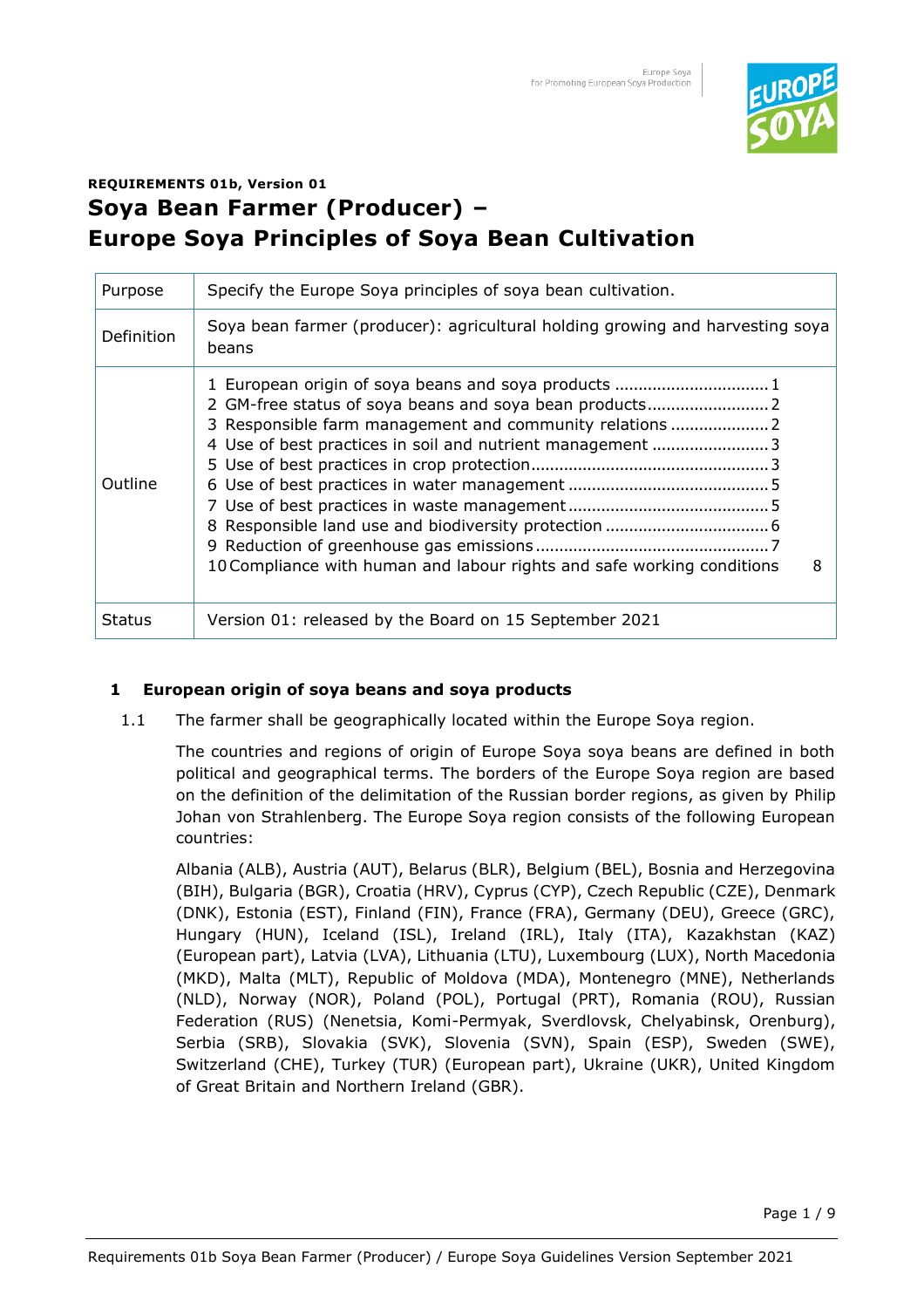

## **2 GM-free status of soya beans and soya products**

- 2.1 The farmer shall only grow GM-free soya bean varieties either listed in the EU common catalogue of plant varieties or in the respective national catalogue of plant varieties. Only these varieties shall have been used the last three years.
- 2.2 The farmer shall not have grown any other GM crop (e.g. GM maize) for one year.
- 2.3 If the farmer is located in a risk level 3 production area:

The farmer shall use certified seeds only and shall document this with invoices covering the purchase of the certified seeds.

- 2.4 The farmer shall document all quantities of soya beans, both grown and harvested, by keeping their own records.
- 2.5 The farmer shall not use genetically modified organisms or products produced from or by GMOs. As to agricultural inputs that are marketed as originating either from GMOs or from GM-free production (such as plant protection products, fertilisers and soil conditioners), only products labelled as GM-free shall be used. This confirmation is waived for products where, according to our current knowledge, no practical methods are known which would suggest that these products are GMOs, contain GMOs or were produced from GMOs or using GMOs. This, for example, currently applies to pure minerals, mineral fertilisers, chemical or synthetic active substances of plant protection products and certain micro-organisms.

## **3 Responsible farm management and community relations**

- 3.1 The farmer shall conduct business with integrity, respecting applicable laws and avoiding all forms of bribery, conflicts of business interest and fraudulent practices.
- 3.2 The farmer shall have basic economic documentation appropriate to the farm size, including, but not limited to, records of costs, yields, income and profitability.
- 3.3 The farmer shall be aware of and follow the recommendations contained in the Donau Soja Best Practice Manual.
- 3.4 The farmer shall assess the environmental and social impacts of current or planned activities on their land. The farmer shall also assess the impact of their activities as it pertains to the wider community.
- 3.5 The farmer shall implement appropriate measures to allow for the coexistence of different production systems.
- 3.6 *In areas with traditional land users:* Where rights have been relinquished by traditional land users, there shall be documented evidence present showing that the affected communities are compensated subject to their free, prior, informed and documented consent (FPIC). In the case of disputed use rights, a comprehensive, participatory and documented community rights assessment shall be carried out and the recommendations from this assessment shall be followed.
- 3.7 As for communication with local communities, communication channels shall be in place (written sign or website with the following information: email address, mobile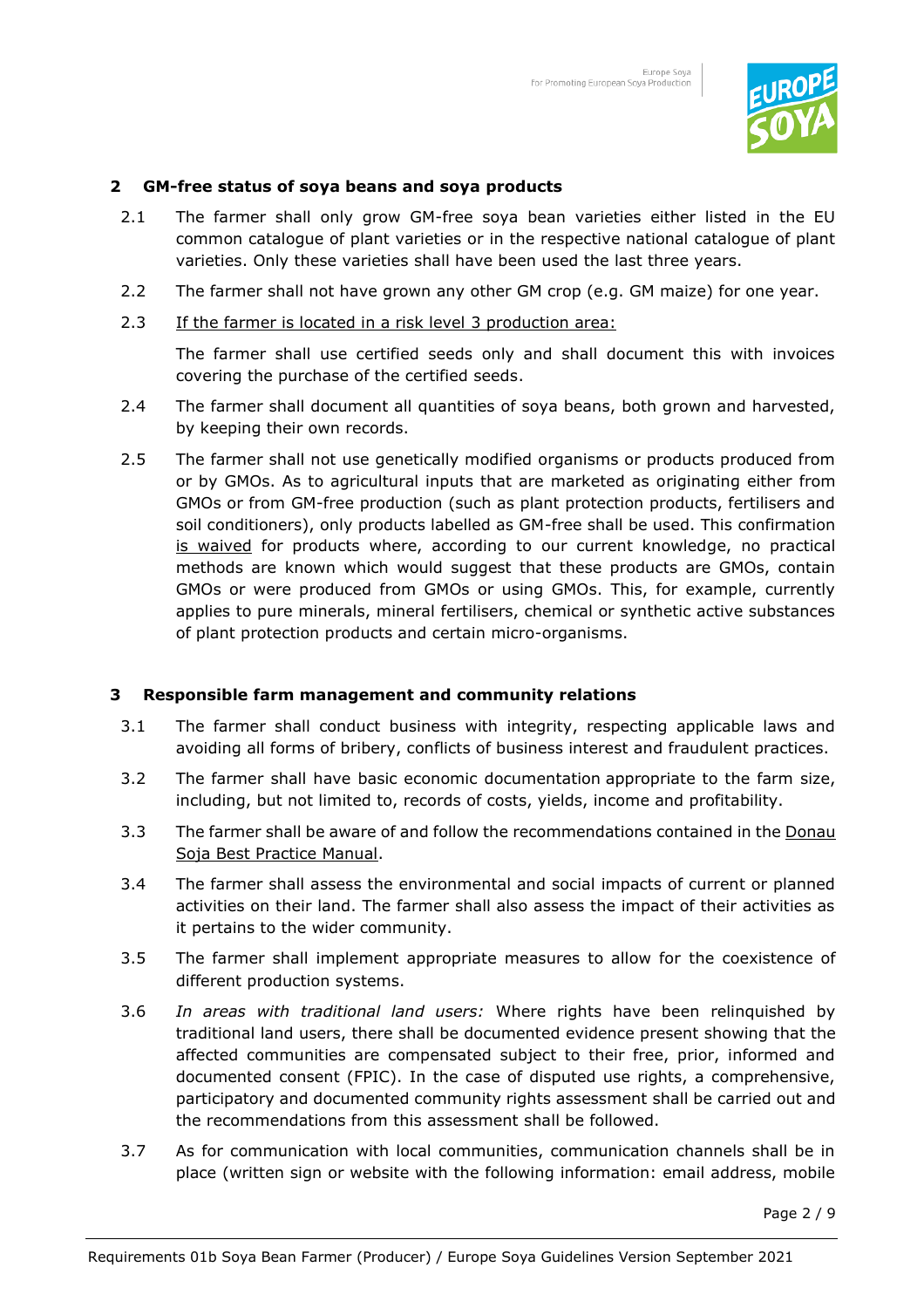

phone number, P.O. box address) that adequately enable communication between the farmer and the community. The communication channels shall have been made known to the local communities.

- 3.8 The farmer shall deal with complaints and grievances from workers, neighbours, local communities and traditional land users in an appropriate way and shall maintain documented evidence. In case a relevant competent authority requires the farmer to react to a complaint in a certain way, the farmer will do so in a timely manner.
- 3.9 The complaint mechanism (e.g. appointed independent ombudsman; written complaint form, being accessible via email, telephone or postal mail) is transparent, has been made known and is available to all workers, local communities and traditional land users.

## **4 Use of best practices in soil and nutrient management**

- 4.1 The farmer shall ensure that crops are grown on suitable soils.
- 4.2 The farmer shall implement Good Agricultural Practices to minimise diffuse and localised impacts on surface and ground water quality from chemical residues, fertilisers, erosion or other sources.
- 4.3 The farmer shall take adequate measures to protect and improve soils and prevent erosion. This shall include but not be limited to a ban on burning stubble, the use of non-tillage techniques where possible, crop rotation and the use of cover crops.
- 4.4 There is monitoring, appropriate to scale, to demonstrate that the practices to protect soil quality and prevent soil erosion are in place.
- 4.5 The farmer shall apply nutrients for soil improvement in accordance with best practices. This shall include but not be limited to soil assessment and nutrient application in line with the nutrient balance of the soil.
- 4.6 The farmer shall apply organic and mineral fertilisers from trustworthy and legal sources.
- 4.7 The farmer shall keep records of fertiliser application.

## **5 Use of best practices in crop protection**

- 5.1 The farmer shall comply with all relevant local, national and EU level plant protection legislation.
- 5.2 Negative environmental and health impacts of phytosanitary products shall be reduced by implementing systematic, recognised Integrated Crop Management techniques.
- 5.3 An Integrated Crop Management plan shall be developed and implemented, including adequate and continuous monitoring of crop health, use of non-chemical and chemical control methods and measures to improve crop resilience.
- Page 3 / 9 5.4 The farmer shall have acquired knowledge on the implementation of Integrated Pest Management systems through training, education or advice. Integrated Pest Management principles and corresponding techniques are implemented to avoid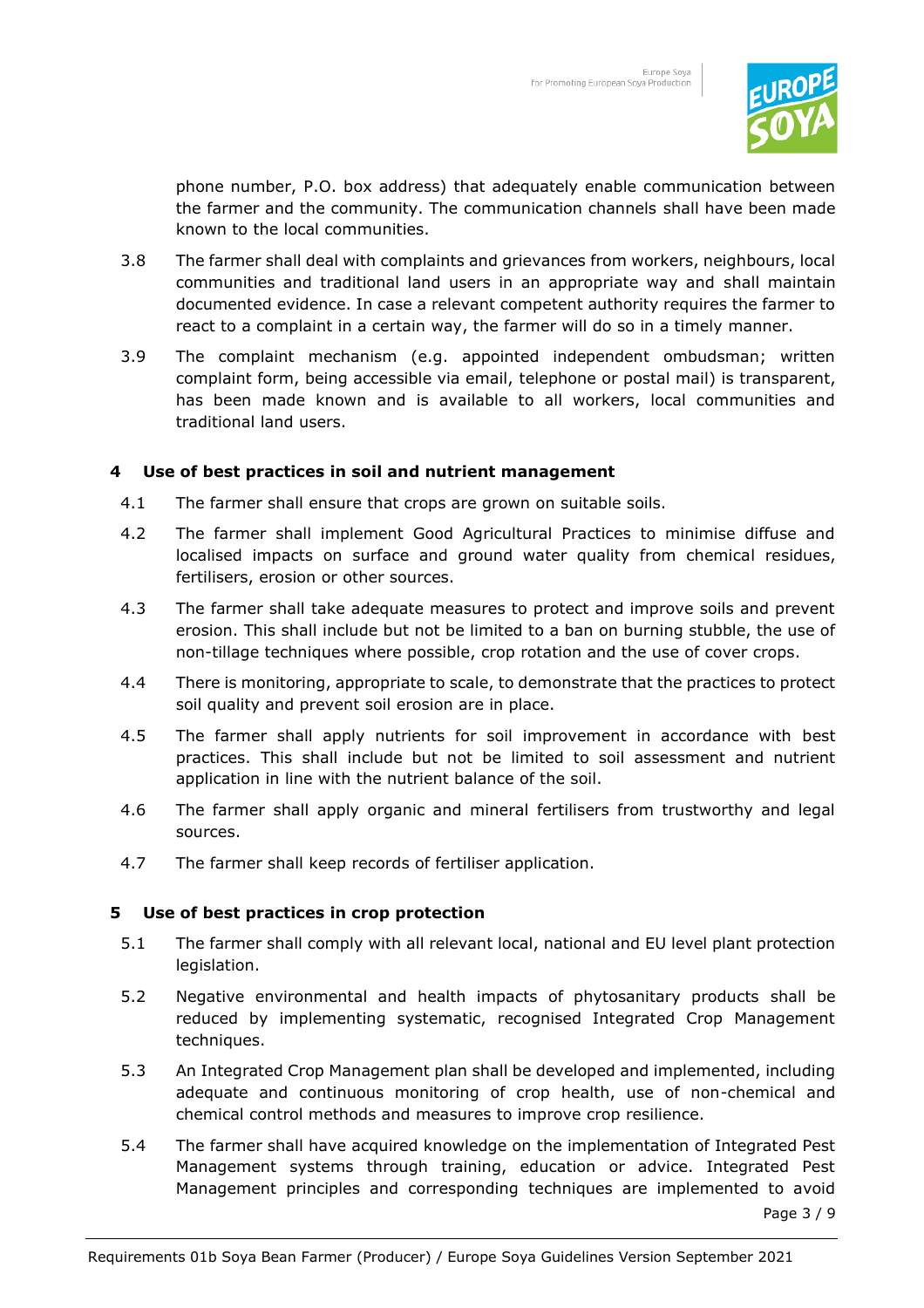

harm to human health, wildlife and/or plant biodiversity; as well as to soil, water and air quality.

- 5.5 The farmer shall only apply agrochemicals authorised for use in the EU.
- 5.6 The use of agrochemicals listed in the Stockholm Convention and Annex III to the Rotterdam Convention $^1$  shall be prohibited.
- 5.7 The use of agrochemicals the active ingredients of which are categorised as Class 1a or 1b in the World Health Organization (WHO) Recommended Classification of Pesticides by Hazard<sup>2</sup> shall be prohibited (e.g. tefluthrin, zeta-cypermehtrin or zinc phosphide).
- 5.8 The use of desiccants prior to harvest (e.g. glyphosate or diquat) shall be prohibited.
- 5.9 There shall be no application of pesticides within 30 meters (or more if required by national law)<sup>3</sup> of any populated area or water body, and all necessary precautions shall be taken to prevent people from entering recently sprayed areas.
- 5.10 Aerial application of pesticides (aerial spraying) shall be prohibited.
- 5.11 The staff dealing with plant protection products shall be competent and shall envisage the use of non-chemical alternatives to pesticides.
- 5.12 The farmer shall ensure that any use of biological control agents complies with national legislation.
- 5.13 When using a plant protection product, the farmer shall follow:
	- the manufacturer's instruction for use (to avoid under- or overdosing);
	- the label recommendations;
	- the appropriate pre-harvest and re-entry intervals.
- 5.14 The farmer shall ensure that there is regular maintenance of machinery, equipment and materials in order to ensure safe functioning of these devices.
- 5.15 The application of agrochemicals shall be duly documented.
- 5.16 The farmer shall manage and dispose of waste, including hazardous materials as well as agrochemicals and their containers, in such a manner as to avoid any risks to humans and the environment.

<sup>1</sup> Stockholm Convention on Persistent Organic Pollutants: https:/[/www.pops.int/Portals/0/download.aspx?d=UNEP-POPS-COP-CONVTEXT-](http://www.pops.int/Portals/0/download.aspx?d=UNEP-POPS-COP-CONVTEXT-2017.English.pdf)[2017.English.pdf](http://www.pops.int/Portals/0/download.aspx?d=UNEP-POPS-COP-CONVTEXT-2017.English.pdf) 

Rotterdam Convention on the Prior Informed Consent Procedure for Certain Hazardous Chemicals and Pesticides in International Trade: https:/[/www.pic.int/Portals/5/download.aspx?d=UNEP-FAO-RC-CONVTEXT-2017.English.pdf](http://www.pic.int/Portals/5/download.aspx?d=UNEP-FAO-RC-CONVTEXT-2017.English.pdf) 

<sup>2</sup> The WHO Recommended Classification of Pesticides by Hazard: [https://apps.who.int/iris/bitstream/handle/10665/332193/9789240005662](https://apps.who.int/iris/bitstream/handle/10665/332193/9789240005662-eng.pdf?ua=1) [eng.pdf?ua=1](https://apps.who.int/iris/bitstream/handle/10665/332193/9789240005662-eng.pdf?ua=1) 

<sup>&</sup>lt;sup>3</sup> In case the minimum distance cannot be kept, a justification shall be provided per e-Mail and approved by Donau Soja Organisation (quality@donausoja.org).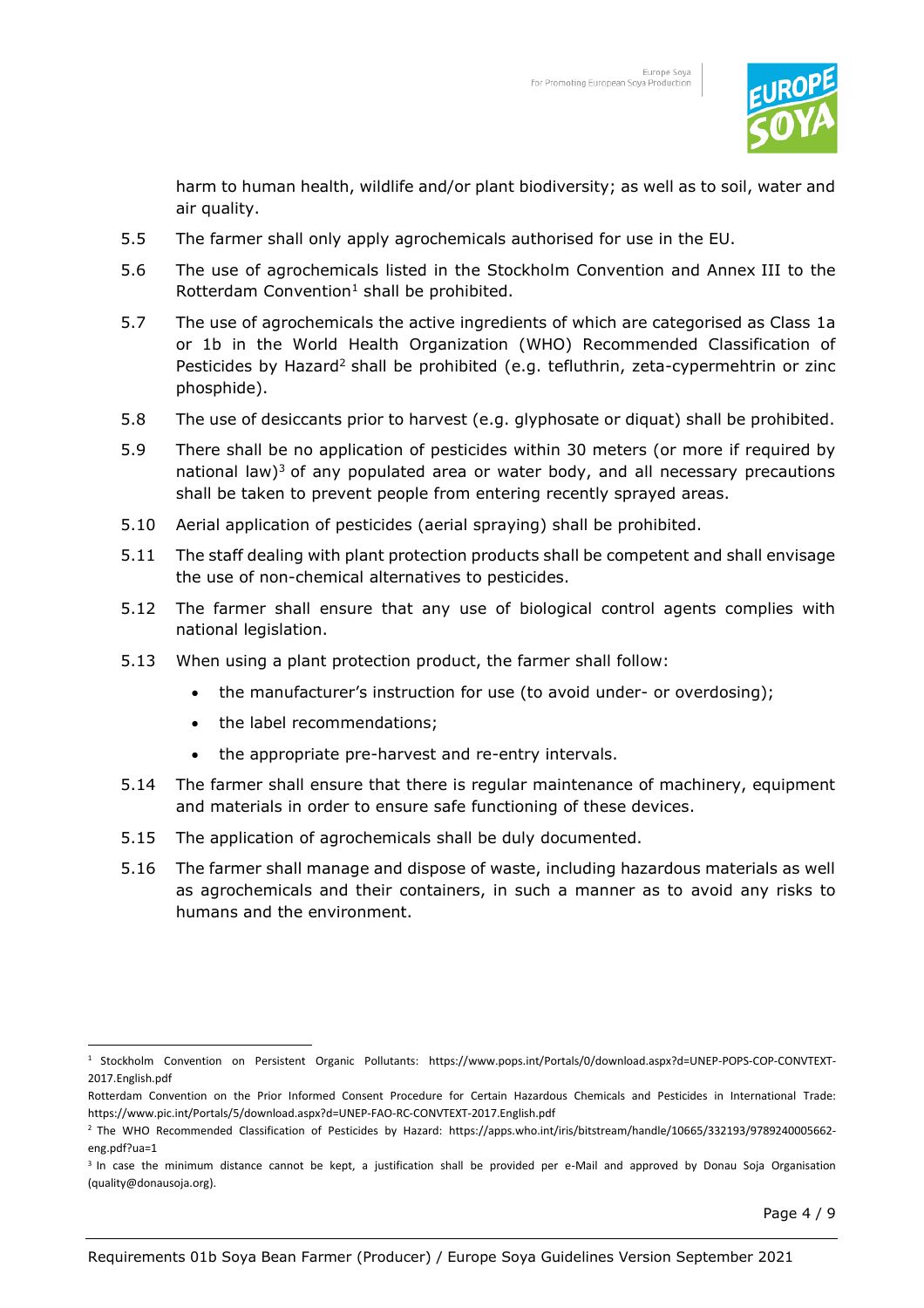

## **6 Use of best practices in water management**

- 6.1 Existing water rights, both formal and customary, shall be respected, and water use shall be in compliance with applicable regulations and local legislation.
- 6.2 *In case of irrigation:* The farmer shall hold a valid water extraction license and ensure that any use of water, other than rainwater, has been approved by the relevant authorities. The farmer shall also ensure that their practices (e. g. water extraction) do not impact sensitive wetlands or swamps in the vicinity of their operation.
- 6.3 The farmer shall ensure that the water used for irrigation is in compliance with applicable regulations, including food safety legislation.
- 6.4 There shall be monitoring, appropriate to scale, of water quality and water use on the farm. The farmer shall implement actions to reduce water use wherever possible.
- 6.5 The farmer shall implement Good Agricultural Practices to minimise diffuse and localised impacts on surface and ground water quality from chemical residues, fertilisers, erosion or other sources. This shall include but not be limited to the following:
	- The farmer shall take appropriate measures to avoid pollution from waste water.
	- The farmer shall employ practices to prevent the runoff of any chemical, mineral or organic substance (including crop protection products, fertilisers and manure).
	- The quality of water bodies on or close to the farm and farm land shall be protected by establishing riparian buffer strips along water courses.
	- Any direct evidence of localised contamination of ground or surface water shall be reported to, and monitored in collaboration with and as required, by local authorities.
- 6.6 The farmer shall use sewage sludge in line with best practices and comply with applicable regulations and local legislation:
	- The farmer shall follow applicable regulations regarding the analysis and treatment of raw sewage sludge before use.
	- The farmer shall apply Good Agricultural Practices when applying treated sewage sludge to soils.
	- Sludge shall not be applied directly to the crop after flowering.
	- The discharge of sewage must not contaminate water, soils or crops.

## **7 Use of best practices in waste management**

7.1 The farmer shall comply with all relevant legislation for the safe and proper handling, storage, transportation and disposal of waste material, especially hazardous substances.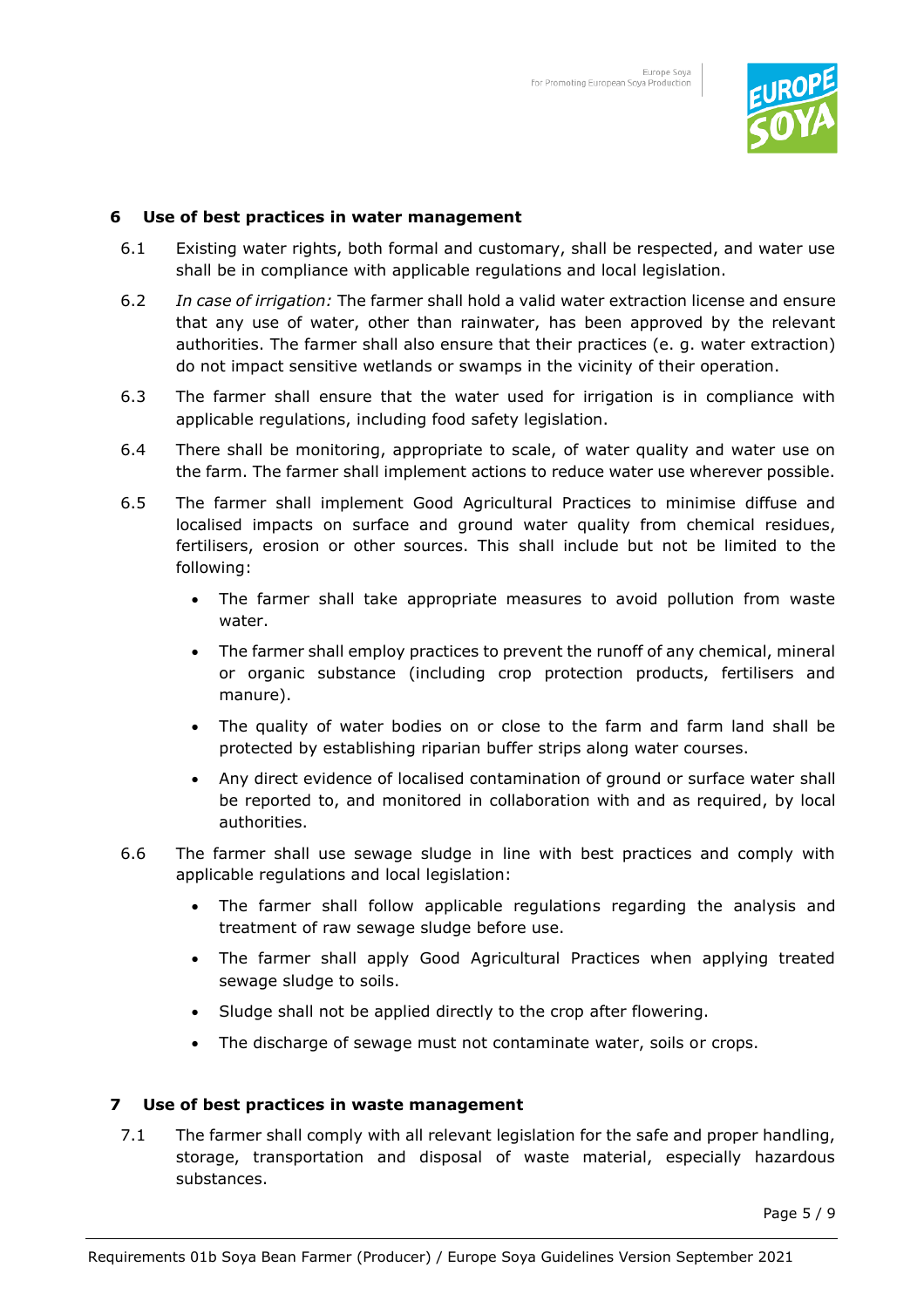

- 7.2 The burning on any part of the property of crop residues or waste, or as part of vegetation clearance, shall not be allowed, unless it is required by national legislation as a sanitary measure.
- 7.3 The farmer shall handle biodegradable waste and agricultural by-products appropriately to avoid pollution and prevent pathogenic contamination.
- 7.4 The premises shall have adequate provisions for waste disposal.
- 7.5 Waste materials shall be stored in a proper and legal manner.
	- Waste shall be stored in a segregated manner (e.g. hazardous waste is store separately from non-hazardous waste, waste is not stored together with nonwaste).
	- Waste storage areas shall be located an appropriate distance from housing, water bodies and conservation areas.
- 7.6 The farmer shall establish procedures and make equipment available to deal with accidents with and spills of crop protection products, fertilisers and fuels.
- 7.7 The farmer shall implement measures to reduce, reuse and recycle waste where possible.

#### **8 Responsible land use and biodiversity protection**

8.1 Deforestation and conversion of natural ecosystems including, but not limited to, forests, wetlands, peatlands, grasslands, riparian areas or steep slopes for the cultivation of Europe Soya soya beans shall be prohibited.

The farmer shall only use cropland that was dedicated to agricultural use no later than 1 January 2008, hence excluding any further expansion of agricultural land for the cultivation of Europe Soya soya beans.

- 8.2 The farmer shall take appropriate measures to protect carbon-rich ecosystems such as wetlands and peatlands; this shall include but not be limited to a ban on drainage and a ban on the burning of peatland.
- 8.3 The farmer shall not grow Europe Soya soya beans in the following protected areas unless the use of such areas for agricultural purposes is explicitly allowed in the respective management plan while respecting the protection goals within the protected area:
	- areas designated by law or by the relevant authority for nature protection purposes;
	- areas for the protection of rare, threatened or endangered ecosystems or species (recognised by international agreements or the European Commission or included in lists drawn up by intergovernmental organisations or the International Union for Conservation of Nature [IUCN]).
- 8.4 In case of any alteration of protected areas, these areas shall be restored to their former state, or legally approved compensating actions shall be taken.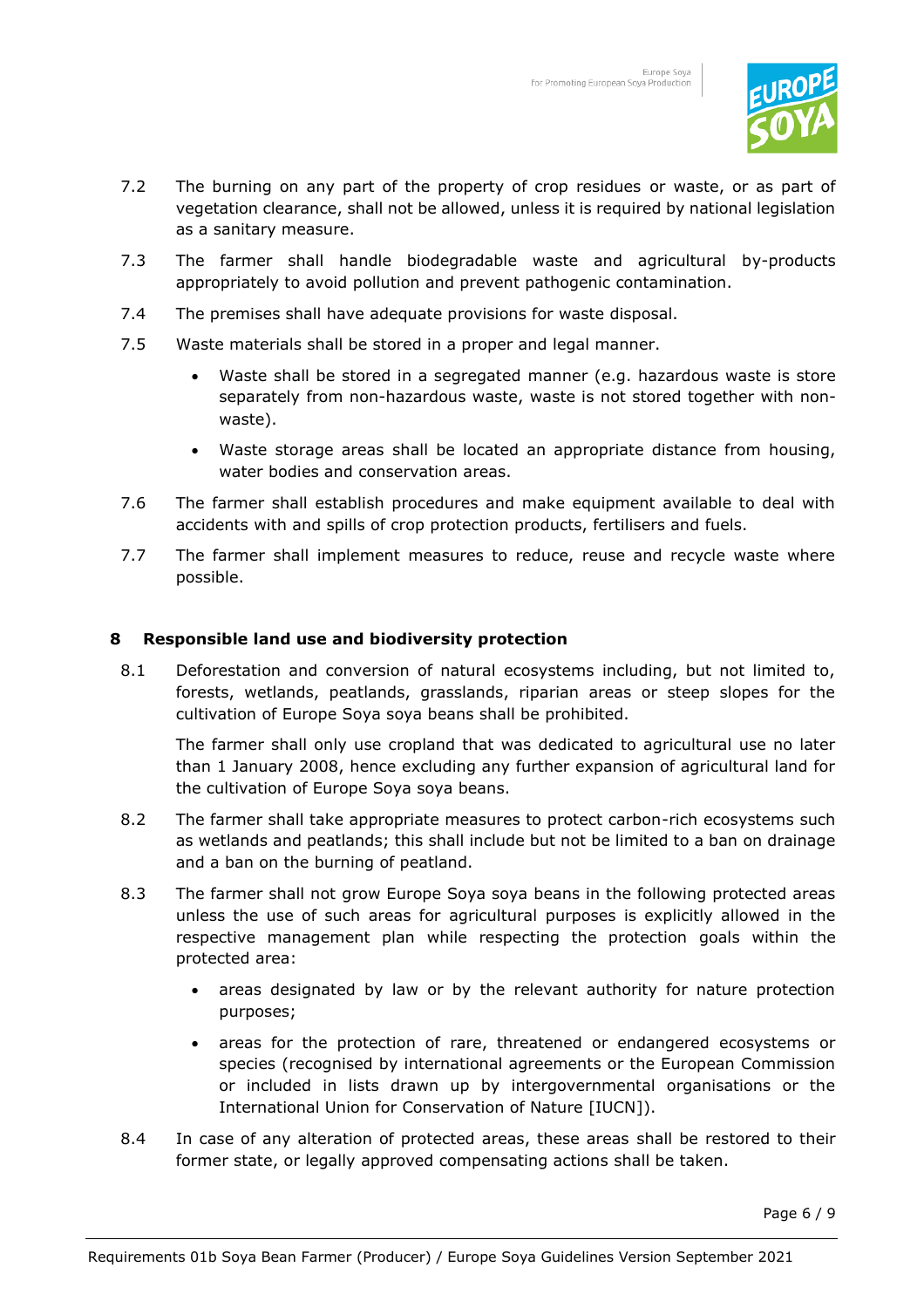

- 8.5 The farmer shall identify natural and semi-natural habitats, water courses and production areas on their farm and implement measures to avoid damage or deterioration of habitats and to enhance biodiversity. Measures shall include but not be limited to the following:
	- The farmer shall maintain or, if necessary, establish land devoted to nonproductive features or areas, including, but not limited to, set-aside land, buffer zones or special landscape features.
	- The farmer shall take appropriate measures to minimise land fragmentation and shall maintain existing ecological corridors.
	- The farmer shall retain landscape features, including, but not limited to, hedgerows, ditches or woods. The farmer shall not cut hedges and trees during the bird breeding and nesting season.
	- The farmer shall maintain or restore areas of natural vegetation around bodies of water (riparian vegetation and floodplains) and on areas sensitive to erosion (steep slopes and hills).
	- The application of plant protection products or fertilisers in riparian buffer strips or in natural and semi-natural habitats shall be prohibited.
- 8.6 The farmer shall protect rare, threatened or endangered species on the farm including, but not limited to, a ban on gathering or hunting threatened or endangered species as well as illegal hunting or fishing.
- 8.7 The farmer shall take appropriate measures to prevent the spreading of invasive alien species by preventing their introduction, by removing them as quickly as possible once detected and by notifying local authorities when their spreading cannot be stopped locally.

## **9 Reduction of greenhouse gas emissions**

- 9.1 The farmer shall have knowledge of how to reduce greenhouse gas emissions and increase the sequestration of greenhouse gases on the farm.
- 9.2 The farmer shall monitor relevant data contributing to greenhouse gas emissions (e.g. yields, seeds, fertiliser, pesticide and fuel use).
- 9.3 The farmer shall identify and implement measures to minimise greenhouse gas emissions on the farm, including, but not limited to, reducing the use of fossil fuels (e.g. by increasing the share of renewable energies, implementing precision agriculture techniques, controlled traffic farming [CTF] or lighter machinery).
- 9.4 The farmer shall identify and implement measures to increase carbon sequestration on the farm (e.g. by planting cover crops or applying intercropping practices).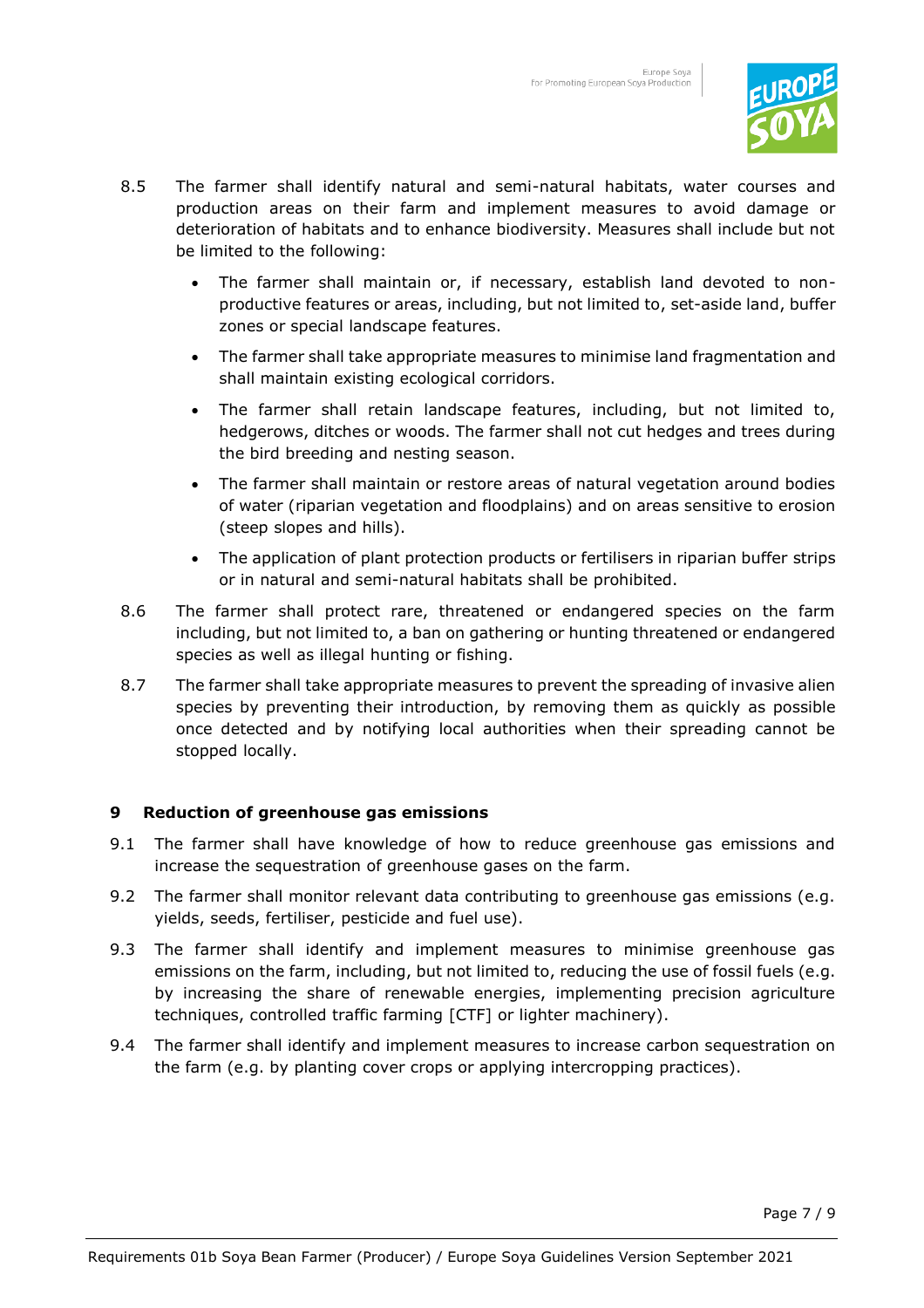

## **10 Compliance with human and labour rights and safe working conditions**

- 10.1 The farmer shall comply with fundamental conventions of the International Labour Organization (ILO Conventions). This shall include but not be limited to:
	- All workers shall have the right to form or join organisations that defend their interests, and shall have the right to negotiate for fair wages and working conditions.
	- The effective functioning of worker associations/organizations of workers shall not be impeded. Representatives shall not be subject to discrimination and shall have access to their members in the workplace on request.
	- No forced, compulsory, bonded, trafficked or otherwise involuntary labour shall be used in any stage of production. Workers shall not be subject to corporal punishment, mental or physical oppression or coercion, verbal or physical abuse, sexual harassment or any kind of intimidation. No workers of any type shall be required to lodge their identity papers with anyone, unless required by law.
	- Child labour shall be forbidden. Children under 15 years (or at a higher age as established in national law) shall not perform any productive work. Young workers (15–18 years) must not undertake hazardous work that jeopardizes their health and welfare, including by interfering with their education.
	- Equal work must be equally paid. All workers shall have equal access to training and benefits, and shall have equal opportunities for promotion and for filling any available position.
	- There shall be no engagement in, support for, or tolerance of any form of discrimination.
- 10.2 The employment conditions of individual workers shall comply with legal regulations and/or collective bargaining agreements.
- 10.3 All workers shall have a written contract in a language they can understand. In those countries where there are no requirements for formal labour agreements between workers and employers, alternative documented evidence of a labour relationship shall be present.
- 10.4 Farmers shall implement policies and procedures to address workers grievances.
- 10.5 Gross wages and benefits shall comply with national legislation and specific sector agreements.
- 10.6 The work week shall be set according to local and national laws, shall be consistent with local industry standards, and shall not routinely exceed the maximum of 48 hours per week.
- 10.7 Overtime in excess of 12 hours per week shall only be allowable if it happens in extraordinary, limited periods where there are time constraints or risks of economic loss and where conditions regarding overtime in excess of 12 hours per week have been agreed between workers and management.